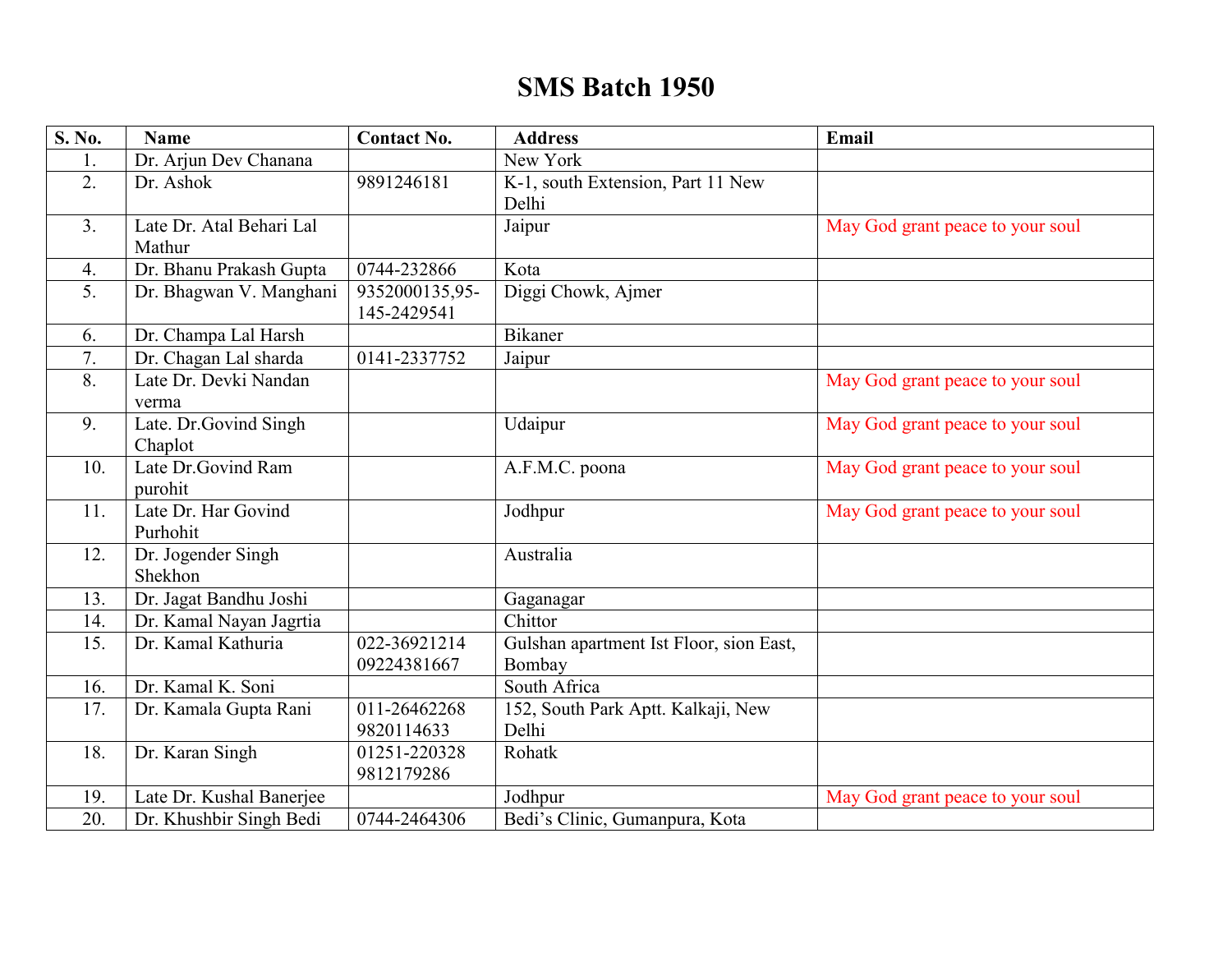| 21. | Dr. Kantiroop Rai                | $001 - 516 - 773$<br>3984                | 20, Cowlane King's Point, New York                                 |                                  |
|-----|----------------------------------|------------------------------------------|--------------------------------------------------------------------|----------------------------------|
| 22. | Dr. Kewal Chand Jain             | 2562090                                  | 1, Doctor Colony, Kanota Bagh, Jaipur                              |                                  |
| 23. | Dr. Man Mohan Pasi               |                                          | Delhi                                                              |                                  |
| 24. | Dr. Mohan lal Maru               |                                          | Dholpur                                                            |                                  |
| 25. | Late Dr. Mohan Lal               |                                          | Kota                                                               | May God grant peace to your soul |
|     | Agarwal                          |                                          |                                                                    |                                  |
| 26. | Dr. Mohan Singh Rathore          | 95-2923-255724<br>94144-98441            | V.P.O Chadi, Jhori Phaladi, Jodhpur                                |                                  |
| 27. | Dr. Madan lal Khandelwal         |                                          |                                                                    |                                  |
| 28. | Dr. Madan Gopal Saxena           | 2792830                                  | Bharatpur- Jaipur                                                  |                                  |
| 29. | Dr.Mohammed Abdul<br>Qayyum      | 0744-2391212<br>9828557546               |                                                                    |                                  |
| 30. | Dr. Magan Chand Jain             | 0744-3091997                             | Kota                                                               |                                  |
| 31. | Dr. Mahavir Chand Mehta          |                                          | U.S.A                                                              |                                  |
| 32. | Dr. Mahendra sinha               |                                          | Marwari Hospital, Kolkata                                          |                                  |
| 33. | Late Dr. Murli Manohar<br>Mathur |                                          | Jodhpur                                                            | May God grant peace to your soul |
| 34. | Dr. Nawab ali                    |                                          | Jhunjhunu                                                          |                                  |
| 35. | Late Dr. Prem Nirmala<br>Mathur  |                                          |                                                                    | May God grant peace to your soul |
| 36. | Late Dr. PremPrakash<br>Rawat    |                                          |                                                                    | May God grant peace to your soul |
| 37. | Dr. Poonam Singh Gehlot          | 2614998<br>9829123012                    | Saket Colony, Govind Marg, Jaipur                                  |                                  |
| 38. | Dr. Rama Kant Sharma             |                                          |                                                                    |                                  |
| 39. | Late Dr. Rajendra K.<br>Sharma   |                                          |                                                                    | May God grant peace to your soul |
| 40. | Dr. Raj Singh                    | 2365540<br>94133-36214                   | B-4 Rajpura House, New Colony, M.I.<br>Road. Jaipur                |                                  |
| 41. | Late Dr. R.K. Sogani             |                                          | Jaipur                                                             | May God grant peace to your soul |
| 42. | Dr. Ramanik Lal Padlia           | 022-24220907<br>022-24379943<br>24379943 | A-63, Silver Apartment shaker<br>Ghanekar Marg Prabha Devi, Mumbai |                                  |